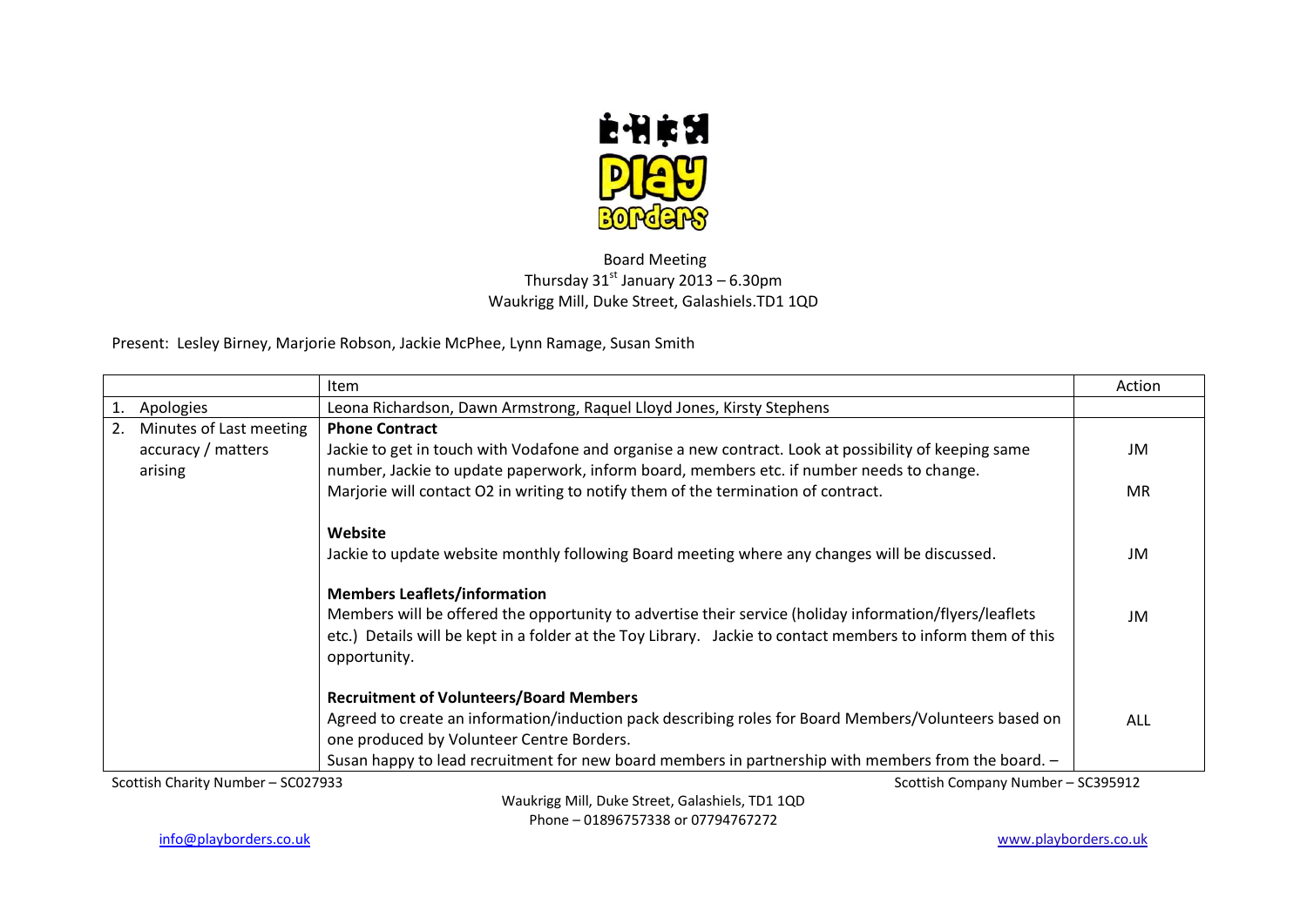|                        | Lesley volunteered to help. Other board members that were unable to attend the meeting are also<br>invited to help.                                                                                                                                                                                                                                                                                                                                                                                                                                                | SS/LB      |
|------------------------|--------------------------------------------------------------------------------------------------------------------------------------------------------------------------------------------------------------------------------------------------------------------------------------------------------------------------------------------------------------------------------------------------------------------------------------------------------------------------------------------------------------------------------------------------------------------|------------|
|                        | Advertisement for board members will be done through the Southern Reporter. We were awarded<br>funding for this from the Childcare Partnership.                                                                                                                                                                                                                                                                                                                                                                                                                    |            |
|                        | <b>Policies</b><br>All board members to look at Policies and track changes on the documents. Amendments to get<br>forwarded to Board and Jackie. All amendments should be completed and forwarded to Jackie within one<br>week of the next Board Meeting.                                                                                                                                                                                                                                                                                                          | <b>ALL</b> |
|                        | <b>SBC Monitoring form</b><br>Everyone shared feedback for the monitoring form which evidences the work of Play Borders. Jackie to<br>make amendments and email to board for approval.                                                                                                                                                                                                                                                                                                                                                                             | JM         |
|                        | <b>Development Day</b><br>The previous Development Day minutes should have included two main priorities for Play Borders-<br>To build capacity of board members<br>$\bullet$<br>Funding for a Development Worker<br>$\bullet$                                                                                                                                                                                                                                                                                                                                      | <b>ALL</b> |
| Finance & Grants<br>3. | <b>Finance Update</b><br>Marjorie gave feedback on financial report and bank statement. (see attached)<br>Finances were discussed<br>Membership<br>Jackie produced Play Borders update (see attached)<br>Jackie to send membership reminder letter and membership form in April.<br><b>Funding</b><br>Marjorie submitted a funding form to Voluntary Action Fund. If successful in obtaining the funding it will<br>get used in conjunction with funding received from the Healthy Living Network. We will know the<br>conclusion of this application in 3 months. | JM         |

Waukrigg Mill, Duke Street, Galashiels, TD1 1QD Phone – 01896757338 or 07794767272

Scottish Charity Number – SC027933 Scottish Company Number – SC395912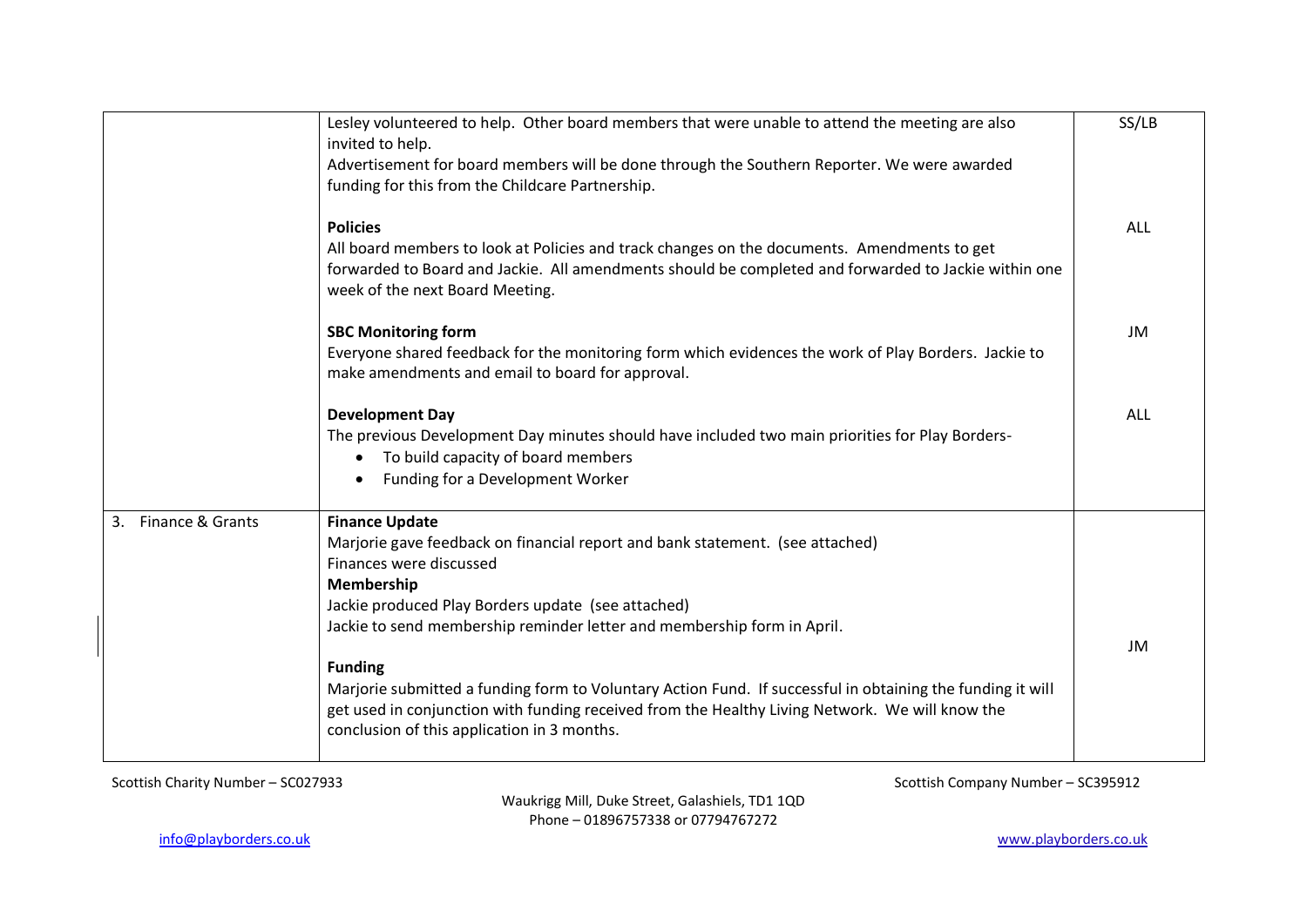|                                 | <b>AGM</b>                                                                                                   |            |
|---------------------------------|--------------------------------------------------------------------------------------------------------------|------------|
|                                 |                                                                                                              |            |
|                                 | A date has been set for Play Borders AGM - Monday $15^{th}$ April - Toy Library -7pm                         |            |
|                                 |                                                                                                              | <b>ALL</b> |
|                                 | <b>Shelves/hand towel dispensers</b>                                                                         |            |
|                                 | Susan is going to forward Jackie the number for a handyman so the new shelves can get built for the Toy      |            |
|                                 | Library.                                                                                                     | SS/JM      |
|                                 | Jackie to look into getting hand towel dispensers. They will also get fitted by the handyman.                |            |
|                                 |                                                                                                              | JM         |
| Networking & open<br>4.         | <b>Floorbooks</b>                                                                                            |            |
| <b>Nights</b>                   | There has been a huge demand for the Floorbooks Networking evening. An additional night has been             | JM         |
|                                 | offered. We are looking at running another evening in the Autumn. Jackie is taking names of people           |            |
|                                 | interested who can't attend the February and March sessions.                                                 |            |
|                                 |                                                                                                              |            |
|                                 | Networking Session - upcycling                                                                               |            |
|                                 | Look into providing the session in June. See if the Scrap store can attend. Jackie to get in touch with John | JM         |
|                                 | and see if he would like to provide materials for sale during the upcoming networking evenings.              |            |
|                                 |                                                                                                              |            |
| 5. Promotion                    | Promotion                                                                                                    |            |
|                                 | Leona designing a poster.                                                                                    | Leona      |
|                                 | Play Borders are going to attend the SCMA Conference on Saturday 9 <sup>th</sup> March.                      | JM/LB      |
|                                 | Marjorie is going to look into pricing of pens/business cards.                                               | <b>MR</b>  |
|                                 | Jackie will email leaflet to Board to proof read. Feedback needs to be sent back to Jackie within a week.    | JM/ALL     |
|                                 |                                                                                                              | JM         |
|                                 | Jackie to price getting leaflets printed.                                                                    |            |
| PQASSO<br>6.                    | Next meeting on Monday 4 <sup>th</sup> February 2013- 6.30pm                                                 | <b>ALL</b> |
|                                 | PQASSO nights will continue on the first Monday of every month, 6.30pm at the Toy Library.                   |            |
| <b>Update of Meetings</b><br>7. | Marjorie and Lesley informed all of meetings attended (see attachment)                                       |            |
| attended.                       |                                                                                                              |            |
|                                 |                                                                                                              |            |
|                                 |                                                                                                              |            |
|                                 |                                                                                                              |            |
|                                 |                                                                                                              |            |

Scottish Charity Number – SC027933 Scottish Company Number – SC395912

Waukrigg Mill, Duke Street, Galashiels, TD1 1QD Phone – 01896757338 or 07794767272